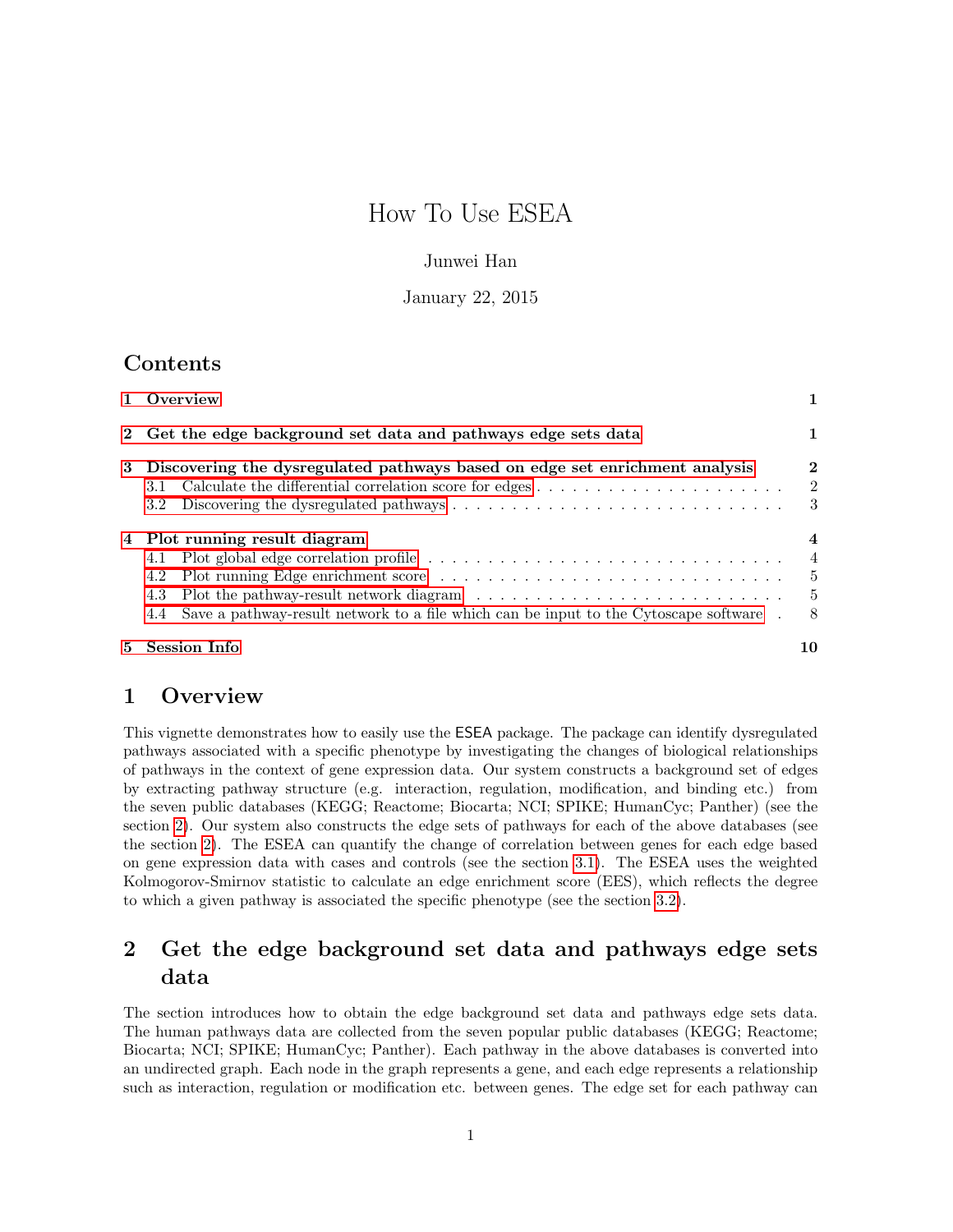be extracted from the corresponding pathway graph. These pathway graphs are merged into a global gene interaction network. All the edges in the global network are used as the background set of edges.

For each pathway in the seven pathway database (KEGG; Biocarta; Reactome; NCI; SPIKE; HumanCyc; Panther), the edge set are extracted from the corresponding pathway graph. The edge sets of pathways are therefore created for each of the above databases.

The following commands can obtain the edge background set data and pathways edge sets data.

```
> #obtain the data for background set of edges.
```

```
> edgesbackgrand<-GetEdgesBackgrandData()
```

```
> edgesbackgrand[1:10,]
```

```
V1 V2
 [1,] "A1CF" "APOBEC1"
 [2,] "A2M" "APOA1"
 [3,] "A2M" "CDC42"
 [4,] "A2M" "F2"
 [5,] "A2M" "FOXO1"
 [6,] "A2M" "GAB1"
 [7,] "A2M" "GAB2"
 [8,] "A2M" "GRB2"
 [9,] "A2M" "KLKB1"
[10,] "A2M" "MMP1"
> #obtain the edge sets of pathways.
```

```
> pathwayEdge.db<-GetPathwayEdgeData()
```
## <span id="page-1-0"></span>3 Discovering the dysregulated pathways based on edge set enrichment analysis

The section introduces the Edge Set Enrichment Analysis (ESEA) method for identifying canonical biological pathways associated with a a specific phenotype. ESEA identifies dysregulated pathways by investigating the changes of biological relationships of pathways in the context of gene expression data. ESEA integrates pathway structure (e.g. interaction, regulation, modification, and binding etc.) and differential correlation among genes. The biological pathways were collected from the seven public databases (KEGG; Reactome; Biocarta; NCI; SPIKE; HumanCyc; Panther). A background set of edges is constructed by extracting pathway structure from each pathway in the seven databases. The information-theoretic measure, mutual information (MI), is applied to quantify the change of correlation between genes for each edge based on gene expression data with cases and controls (see the section [3.1\)](#page-1-1). An edge list was formed by ranking the edges according to their changes of correlation. Finally, the weighted Kolmogorov-Smirnov statistic is used to prioritize the pathways by mapping the edges in the pathway to the edge list (see the section [3.2\)](#page-2-0).

#### <span id="page-1-1"></span>3.1 Calculate the differential correlation score for edges

For each edge, we estimated the mutual information (MI) between two genes in the expression data of all samples and control samples respectively. The difference of MI between all samples and control samples is used as the differential correlation score of the edge.

The function calEdgeCorScore can calculate the differential correlation scores of two genes in the edge. The following commands can calculate the differential correlation scores of edges in a given gene expression dataset.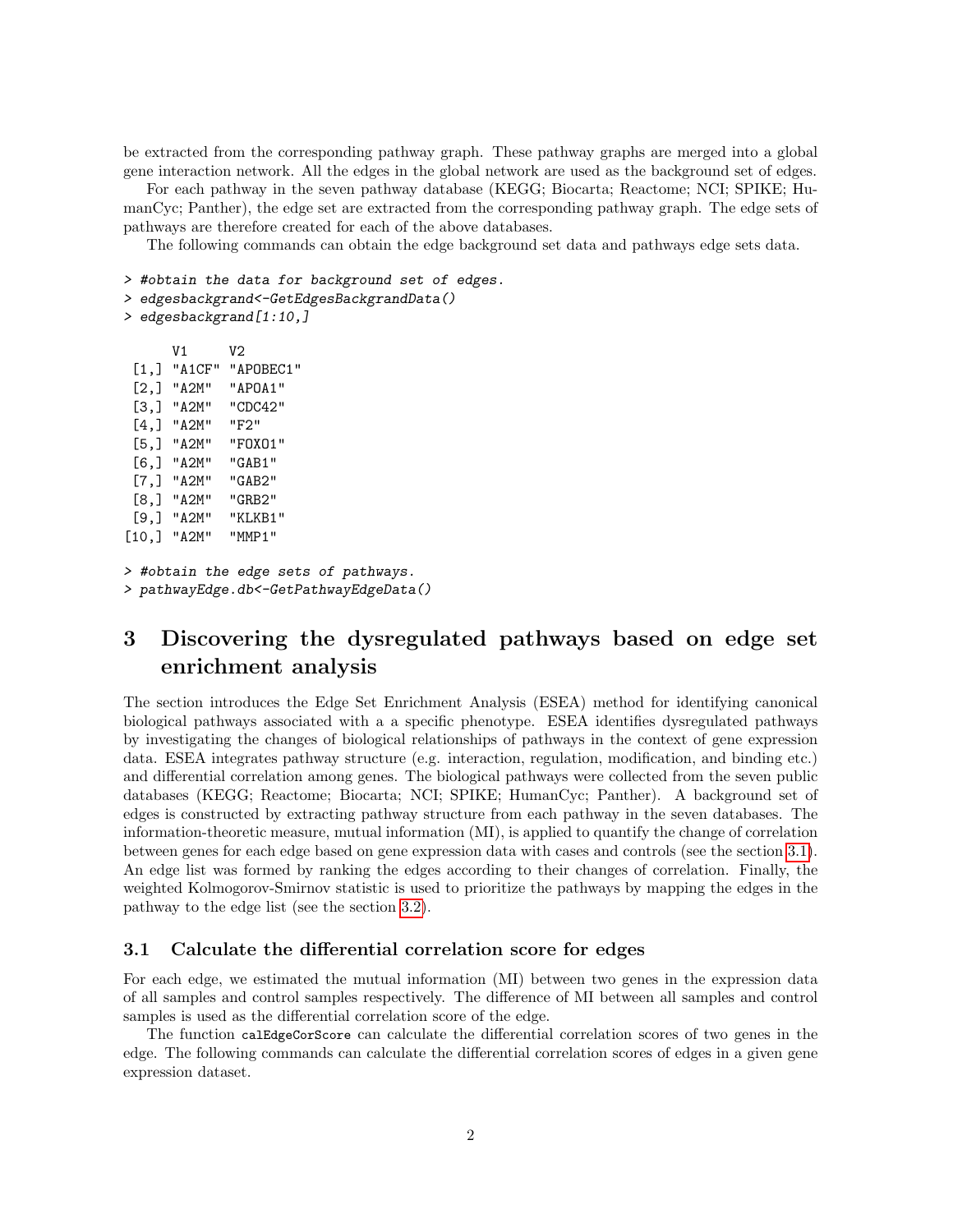```
> #get example data
> dataset<-GetExampleData("dataset")
> class.labels<-GetExampleData("class.labels")
> controlcharactor<-GetExampleData("controlcharactor")
> #get the data for background set of edges
> edgesbackgrand<-GetEdgesBackgrandData()
> #Calculate the differential correlation score for edges
> EdgeCorScore<-calEdgeCorScore(dataset, class.labels, controlcharactor, edgesbackgrand)
> #print the top ten results to screen
> EdgeCorScore[1:10]
   AANAT|ACLY AANAT|ACSL1 AANAT|ACSL3 AANAT|ACSL4 AANAT|ACSL6
  -0.05406403 -0.28411395 -0.07583330 -0.07442451 0.14375235
   AANAT|ASMT AANAT|DDC AANAT|MAOA AANAT|MAOB AANAT|SLC25A16
  -0.24033758 -0.06331058 -0.10133133 -0.01922738 0.20428877
>
> #Each element is the differential correlation score of an edge and whose name
```
> # correspond to the edge in the background set of edges.

### <span id="page-2-0"></span>3.2 Discovering the dysregulated pathways

ESEA identify dysregulated pathways by investigating the changes of biological relationships of pathways in the context of gene expression data. The weighted Kolmogorov-Smirnov statistic is used to evaluate each pathway and the permutation is used to calculate the statistical significance of pathways.

The function ESEA.Main can identify the dysregulated pathways. The following commands can identify the dysregulated pathways in a given gene expression dataset with default parameters.

```
> #get example data
> dataset<-GetExampleData("dataset")
> class.labels<-GetExampleData("class.labels")
> controlcharactor<-GetExampleData("controlcharactor")
> #get the data for background set of edges
> edgesbackgrand<-GetEdgesBackgrandData()
> #get the edge sets of pathways
> pathwayEdge.db<-GetPathwayEdgeData()
> #calculate the differential correlation score for edges
> EdgeCorScore<-calEdgeCorScore(dataset, class.labels, controlcharactor, edgesbackgrand)
> #identify dysregulated pathways by using the function ESEA.Main
> Results<-ESEA.Main(
+ EdgeCorScore,
+ pathwayEdge.db,
+ weighted.score.type = 1,
+ pathway = "kegg",
+ gs.size.threshold.min = 15,
+ gs.size.threshold.max = 1000,
+ reshuffling.type = "edge.labels",
+ nperm =10,
+ p.val.threshold=-1,
+ FDR.threshold = 0.05,
+ topgs =1
+ )
```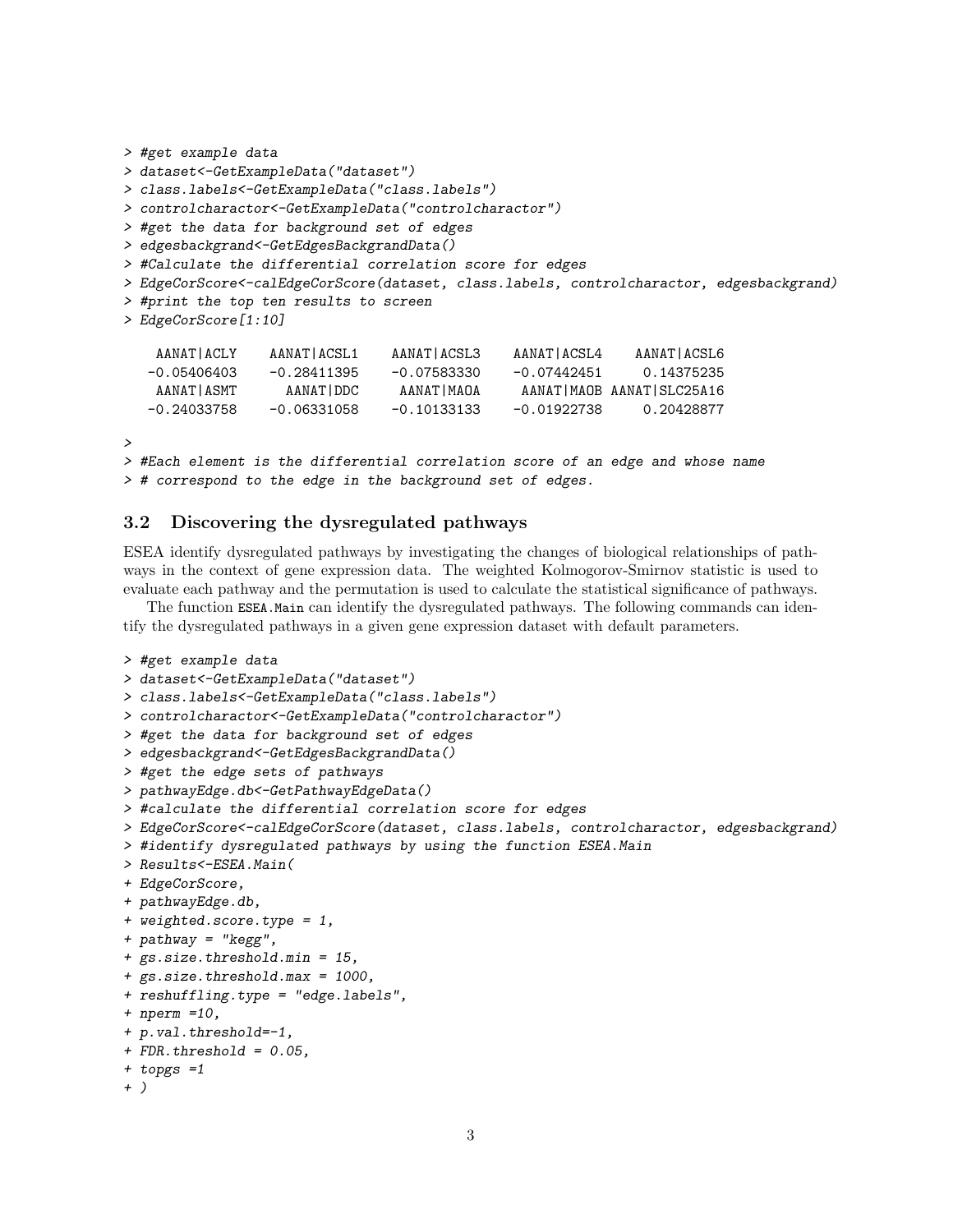```
[1] "Running ESEA Analysis..."
> #print the summary results of pathways to screen
> Results[[1]][[1]][1:5,]
                            GS SOURCE SIZE ES NES NOM p-val
1 Cysteine and methionine metabolism kegg 66 0.42012 1.7047 0
2 Phototransduction kegg 38 0.38751 1.4631 0
3 Colorectal cancer kegg 80 0.36905 1.3853 0
4 Inflammatory bowel disease (IBD) kegg 58 0.36125 1.3765 0
5 Vibrio cholerae infection kegg 44 0.36971 1.3732 0
 FDR q-val Tag \\% Edge \\% Signal
1 0 0.288 0.147 0.246
2 0 0.421 0.257 0.313
3 0 0.338 0.194 0.272
4 0 0.241 0.123 0.212
5 0 0.364 0.21 0.287
> #print the detail results of pathways to screen
> Results[[2]][[1]][1:5,]
 # EdgeID List Loc EdgeCorScore RES CORE_ENRICHMENT
1 1 PLCB2|PLCB3 73744 -0.347 0.0154 YES
2 2 PLCB1|PRKCA 70182 -0.231 -0.0699 YES
3 3 PLCB3|PRKCG 68833 -0.209 -0.141 YES
4 4 PLCB4|PRKCG 67811 -0.194 -0.207 YES
5 5 TNF|VCAM1 66075 -0.174 -0.258 YES
> #write the summary results of pathways to tab delimited file.
> write.table(Results[[1]][[1]], file = "kegg-SUMMARY RESULTS Gain-of-correlation.txt",
+ quote=F, row.names=F, sep = "\t t")
> write.table(Results[[1]][[2]], file = "kegg-SUMMARY RESULTS Loss-of-correlation.txt",
+ quote=F, row.names=F, sep = "\t t")
> #write the detail results of genes for each pathway with FDR.threshold< 0.05 to tab delimited file.
> for(i in 1:length(Results[[2]])){
+ PathwayList<-Results[[2]][[i]]
+ filename <- paste(names(Results[[2]][i]),".txt", sep="", collapse="")
+ write.table(PathwayList, file = filename, quote=F, row.names=F, sep = "\t")
+ }
```
### <span id="page-3-0"></span>4 Plot running result diagram

### <span id="page-3-1"></span>4.1 Plot global edge correlation profile

The function PlotGlobEdgeCorProfile can plot global edge correlation profile for differential correlation scores of edges.

```
> #get example data
> dataset<-GetExampleData("dataset")
> class.labels<-GetExampleData("class.labels")
> controlcharactor<-GetExampleData("controlcharactor")
> #get the data for background set of edges
```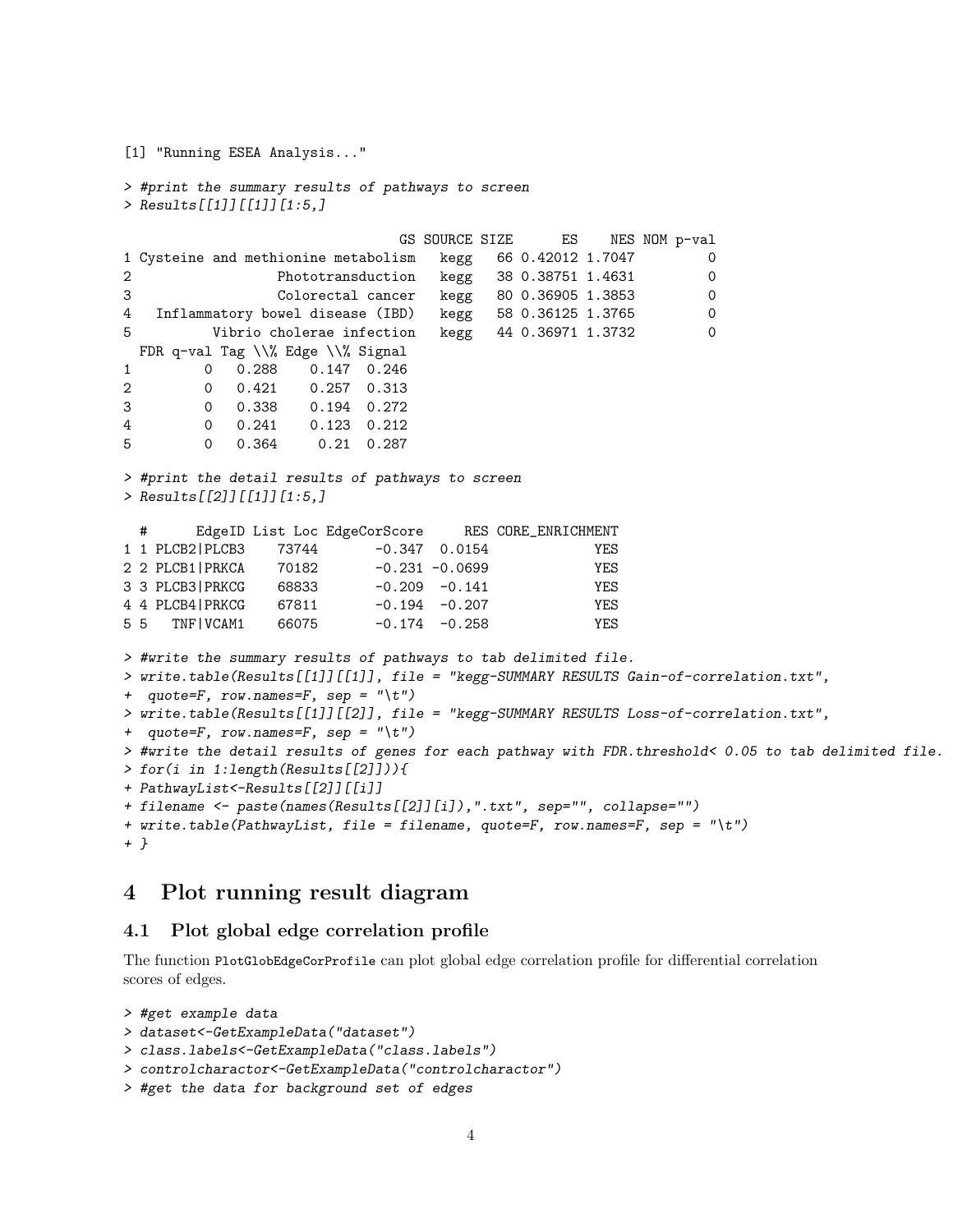```
> edgesbackgrand<-GetEdgesBackgrandData()
> #calculate the differential correlation score for edges
> EdgeCorScore<-calEdgeCorScore(dataset, class.labels, controlcharactor, edgesbackgrand)
>
```

```
> #plot global edge correlation profile
```

```
> PlotGlobEdgeCorProfile(EdgeCorScore)
```
Figure [1](#page-5-0) shows the global edge correlation profile for differential correlation scores of edges.

### <span id="page-4-0"></span>4.2 Plot running Edge enrichment score

The function PlotRunEnrichment can plot running edge enrichment score for the pathway result.

```
> #get example data
> dataset<-GetExampleData("dataset")
> class.labels<-GetExampleData("class.labels")
> controlcharactor<-GetExampleData("controlcharactor")
> #get the data for background set of edges
> edgesbackgrand<-GetEdgesBackgrandData()
> #get the edge sets of pathways
> pathwayEdge.db<-GetPathwayEdgeData()
> #calculate the differential correlation score for edges
> EdgeCorScore<-calEdgeCorScore(dataset, class.labels, controlcharactor,edgesbackgrand)
> #identify dysregulated pathways by using the function ESEA.Main
> #Results<-ESEA.Main(EdgeCorScore,pathwayEdge.db)
> Results<-GetExampleData("PathwayResult")
> #obtain the detail results of genes for a significant pathway
> PathwayResult<-Results[[2]][1]
>
> #Plot running edge enrichment score for the pathway result
```

```
> PlotRunEnrichment(EdgeCorScore,PathwayResult,weighted.score.type = 1)
```
Figure [2](#page-6-0) shows the running edge enrichment score for the pathway result

#### <span id="page-4-1"></span>4.3 Plot the pathway-result network diagram

The function PlotPathwayGraph can plot the pathway-result network diagram, and the edges which contribute to the pathway enrichment score are marked with red.

```
> #get example data
> dataset<-GetExampleData("dataset")
```

```
> class.labels<-GetExampleData("class.labels")
```

```
> controlcharactor<-GetExampleData("controlcharactor")
```
- > #get the data for background set of edges
- > edgesbackgrand<-GetEdgesBackgrandData()
- > #get the edge sets of pathways
- > pathwayEdge.db<-GetPathwayEdgeData()
- > #calculate the differential correlation score for edges
- > EdgeCorScore<-calEdgeCorScore(dataset, class.labels, controlcharactor,edgesbackgrand)
- > #identify dysregulated pathways by using the function ESEA.Main
- > #Results<-ESEA.Main(EdgeCorScore,pathwayEdge.db)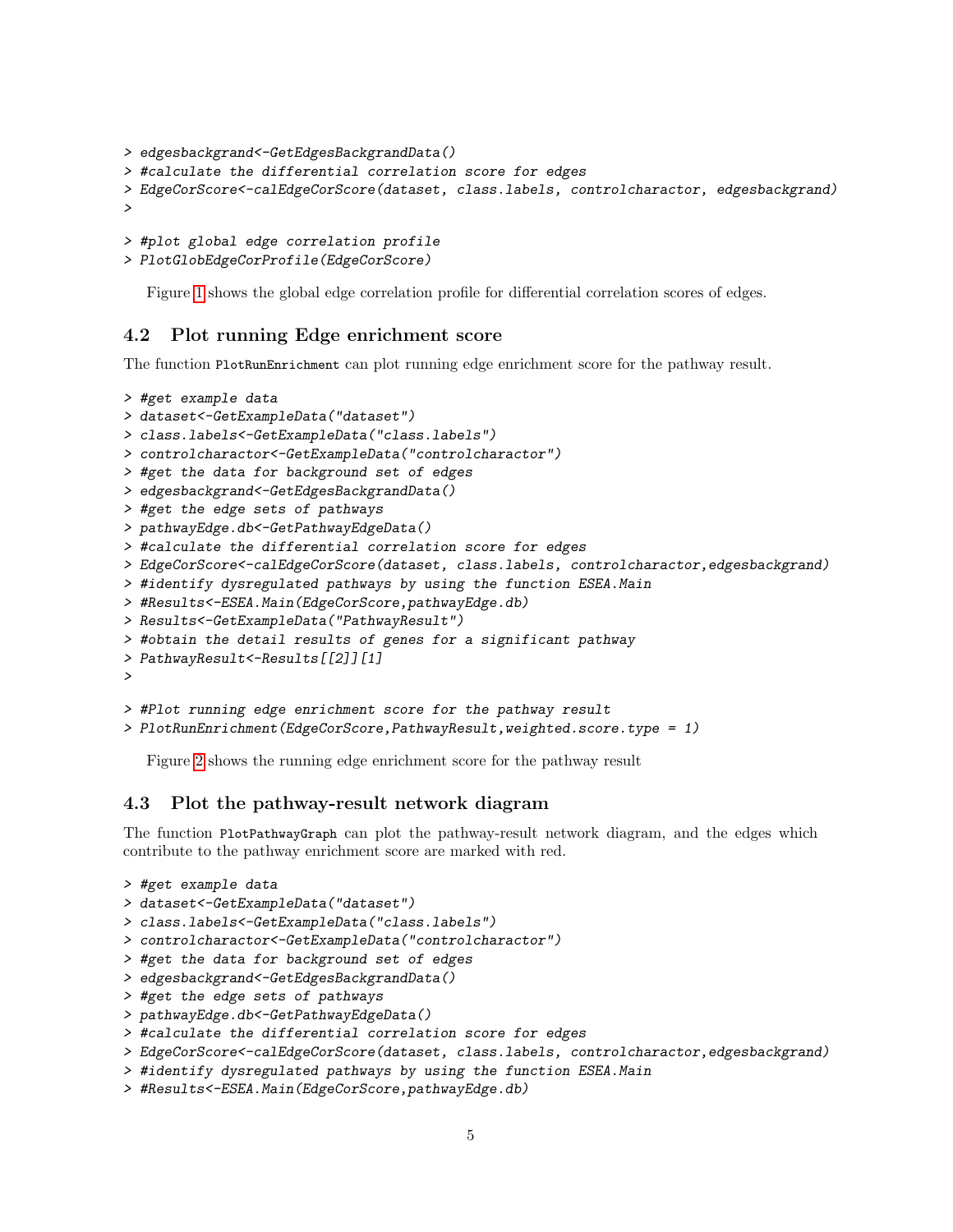

# **Edge List Correlation Profile**

<span id="page-5-0"></span>Figure 1: The visualization of global edge correlation profile for differential correlation scores of edges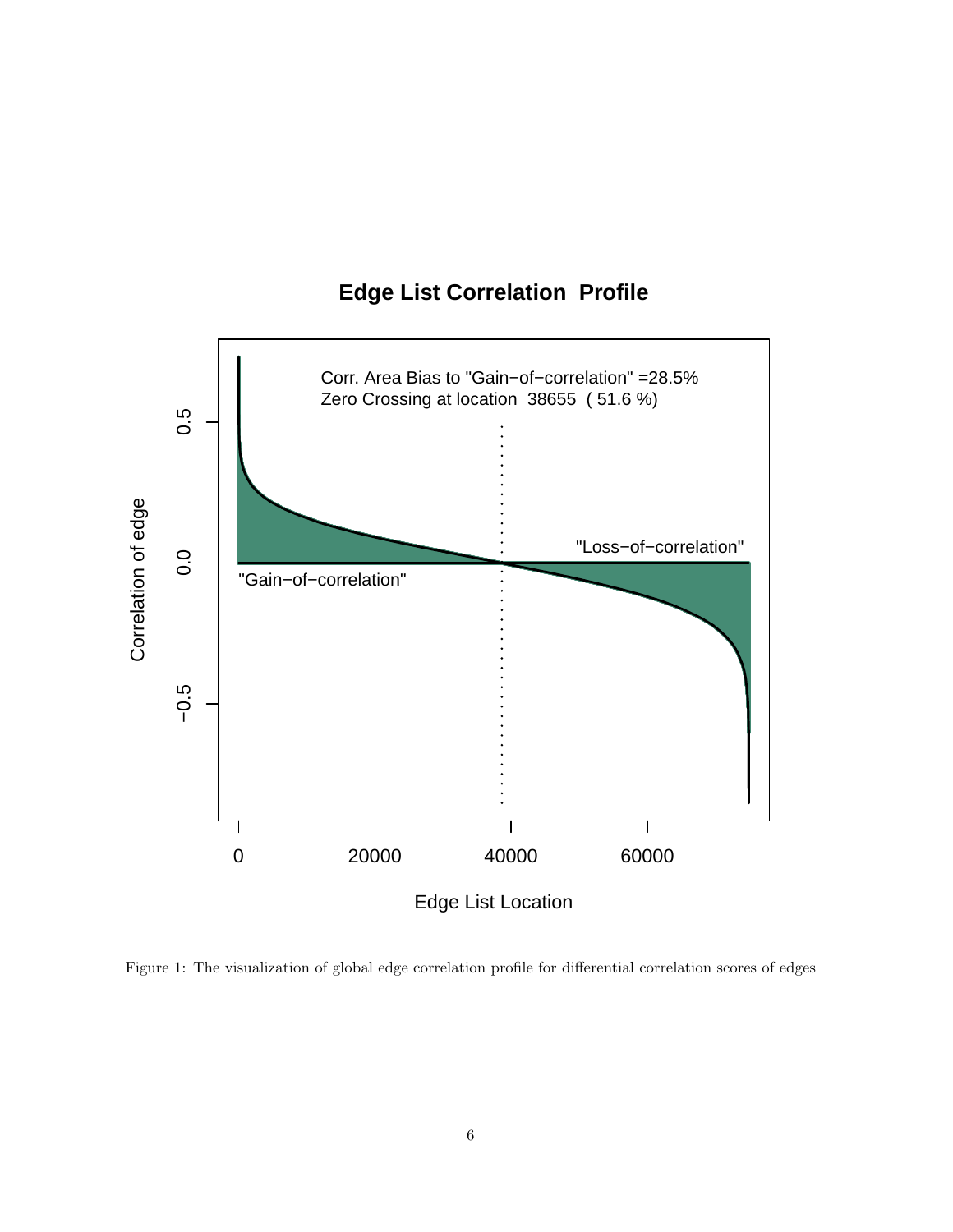

**Alanine, aspartate and glutamate metabolism.Gain−of−correlation**

<span id="page-6-0"></span>Figure 2: The visualization of the running edge enrichment score for the pathway result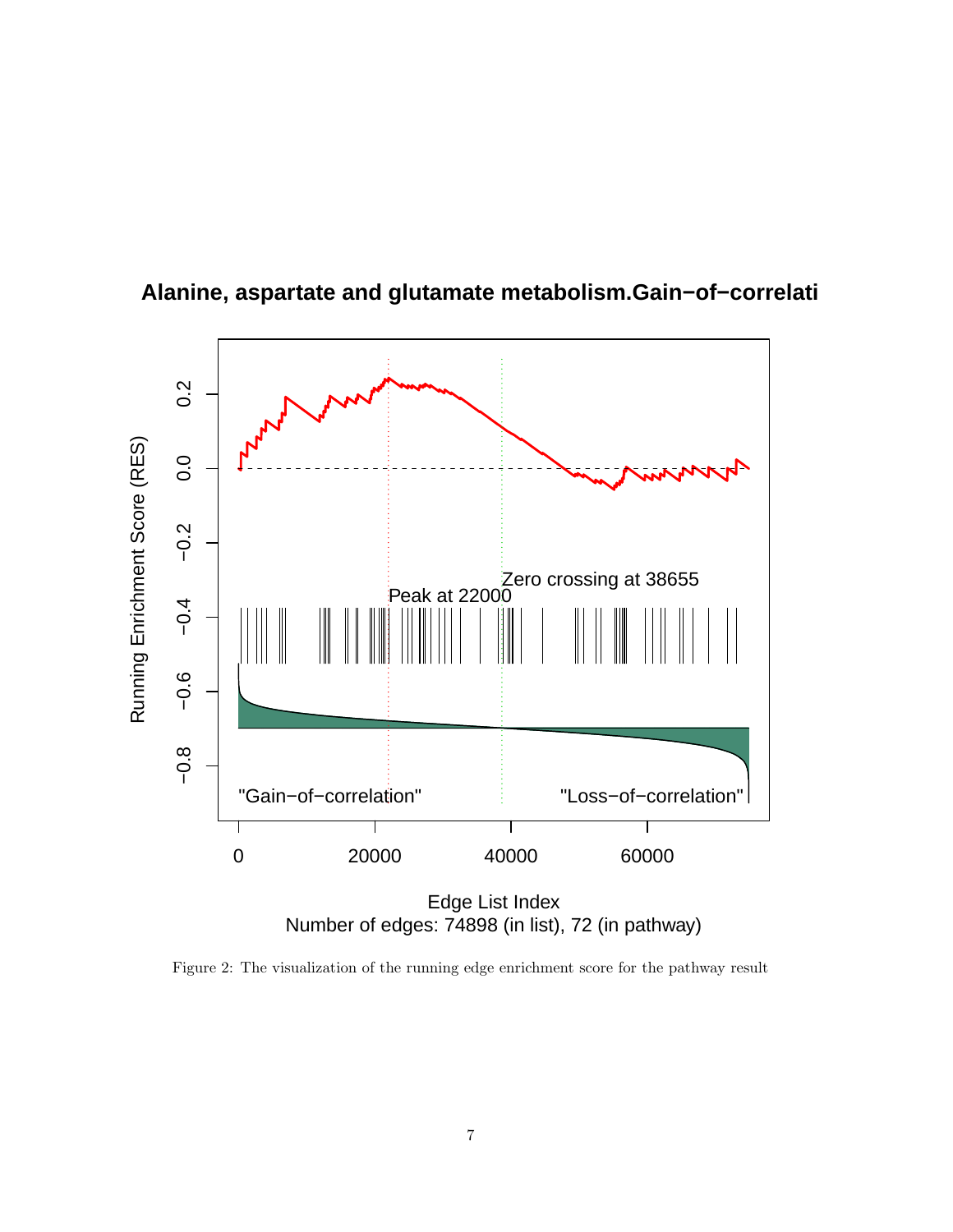```
> Results<-GetExampleData("PathwayResult")
```

```
> #obtain the detail results of genes for a significant pathway
```

```
> PathwayNetwork<-Results[[2]][[1]]
```

```
>
```

```
> #Plot the pathway-result network diagram, the edges which contribute to the ES are labeled with red.
> PlotPathwayGraph(PathwayNetwork,layout=layout.random)
```
Figure [3](#page-8-0) shows the pathway-result network diagram, the edges which contribute to the ES are labeled with red

### <span id="page-7-0"></span>4.4 Save a pathway-result network to a file which can be input to the Cytoscape software

The function SavePathway2File can save a pathway-result network to a file which can be input to the Cytoscape software.

```
> #get example data
```
- > dataset<-GetExampleData("dataset")
- > class.labels<-GetExampleData("class.labels")
- > controlcharactor<-GetExampleData("controlcharactor")
- > #get the data for background set of edges
- > edgesbackgrand<-GetEdgesBackgrandData()
- > #get the edge sets of pathways
- > pathwayEdge.db<-GetPathwayEdgeData()
- > #calculate the differential correlation score for edges
- > EdgeCorScore<-calEdgeCorScore(dataset, class.labels, controlcharactor,edgesbackgrand)
- > #identify dysregulated pathways by using the function ESEA.Main
- > #Results<-ESEA.Main(EdgeCorScore,pathwayEdge.db)
- > Results<-GetExampleData("PathwayResult")
- > #obtain the detail results of genes for a significant pathway
- > PathwayNetwork<-Results[[2]][[1]]
- > #save the pathway-result network to a file which can be input to the Cytoscape software.
- > SavePathway2File(PathwayNetwork,layout=layout.circle,file="Graph")

[1] "...writing to file"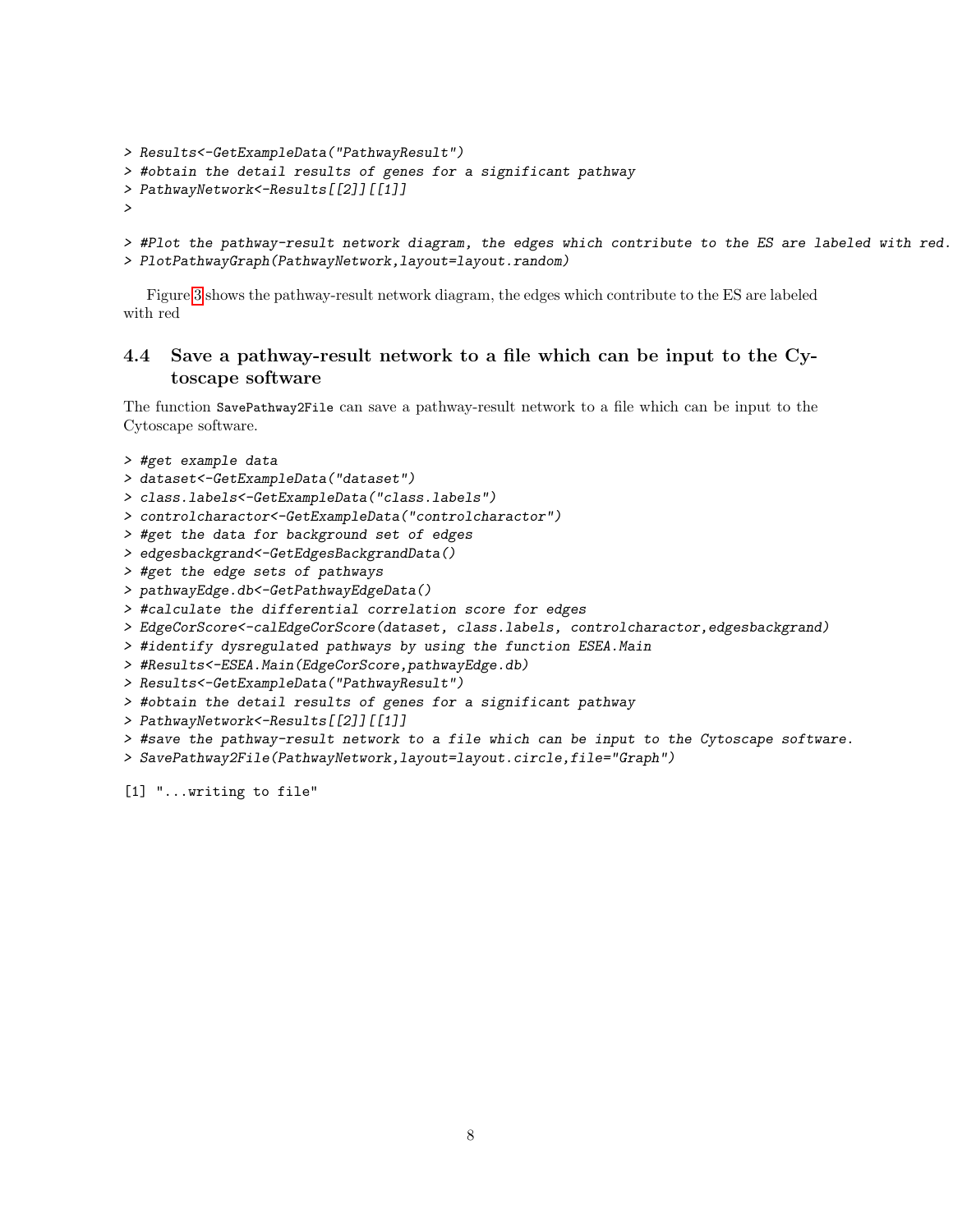

<span id="page-8-0"></span>Figure 3: The visualization of the pathway-result network diagram, the edges which contribute to the ES are labeled with red.